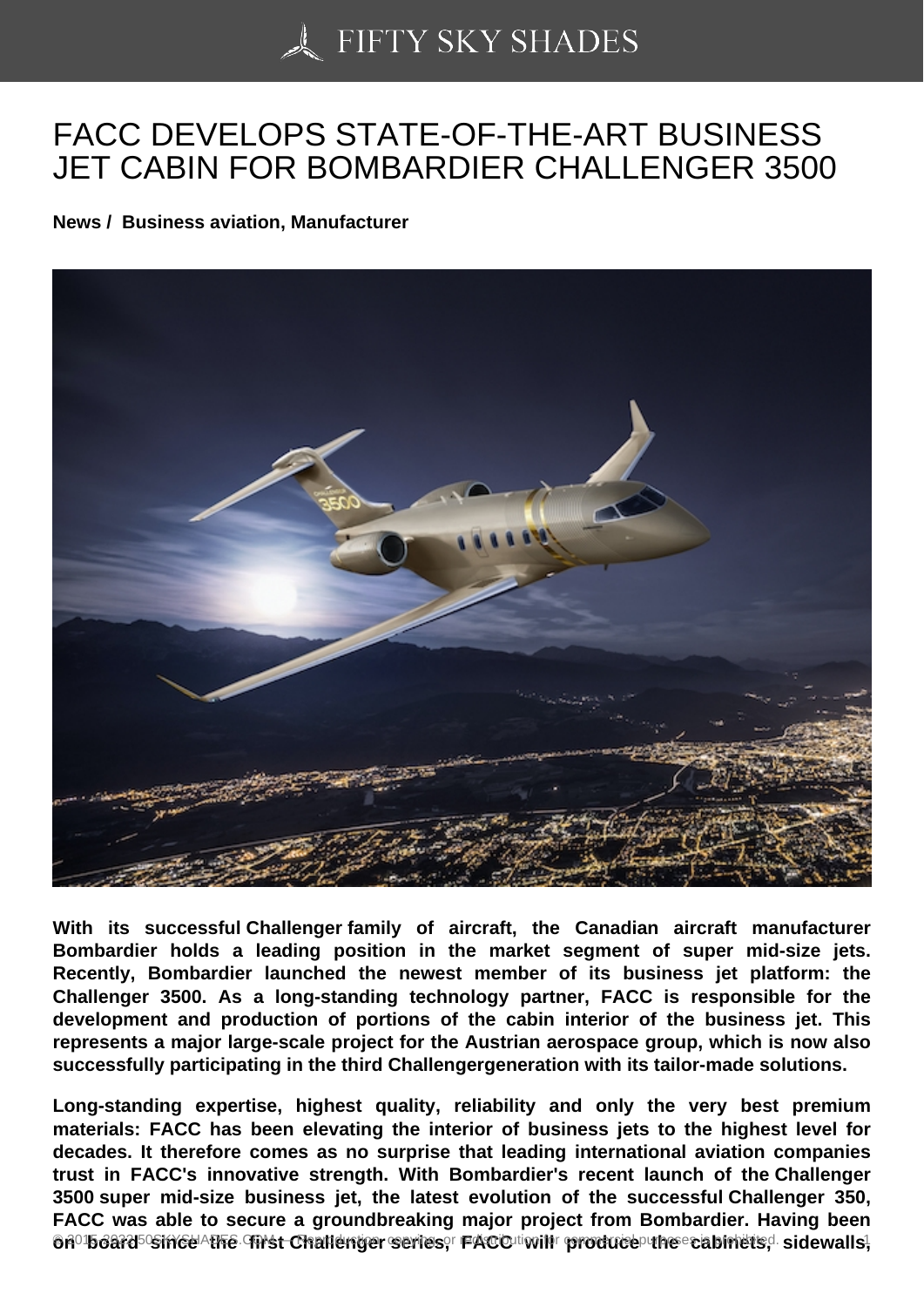**headliners, bulkheads and passenger service units for this new business jet.**



**Ultimate cabin experience, revolutionary design, sustainable materials**

"The new Challenger 3500 aircraft stands for the ultimate cabin experience, to which we will be making a significant contribution. As a long-standing development and manufacturing partner, we are very proud to be able to stand by Bombardier as a strong partner for the Challenger 3500 – that will feature impressive performance, consistent reliability, an exceptional smooth ride, and an elevated cabin experience. Building on our many years of know-how and our innovative strength with regard to complex, high-quality interior systems, our teams of FACC experts have joined forces to create a completely new business travel experience," emphasizes Robert Machtlinger, CEO of FACC AG. FACC is responsible for the development, production and certification of portions of the cabin, from the interior lining and PSU to the wardrobe, galley, various cabinets, tables, baggage compartments, partitions, cabling and lavatory. Each cabin is custom-made, the components are painted, veneered or covered with leather on request and delivered fully assembled to the Bombardier end line in Montreal (Canada).

Bombardier has developed its newest member of the Challenger family with a focus on sustainability. The Challenger 3500 will be the first business jet in the super mid-size segment to feature an Environmental Product Declaration (EPD), providing a record of the aircraft's ecological footprint throughout its life cycle. When it comes to outfitting the cabin, aircraft operators can opt for high-quality and sustainable materials. This is where the quality workmanship of FACC comes into play: the company has refined its processes and materials for the Challenger 3500 with a focus on sustainability and is increasingly using natural materials such as real wood veneers and leather to meet the highest customer requirements. For the leathering and manufacture of veneered and high-gloss lacquered premium furniture, FACC has invested in its own in-house manufacturing facility for Business Jets Monuments and is thus able to cater to individual customer requests with even greater flexibility.

## **Eco-friendly flying above the clouds courtesy of FACC**